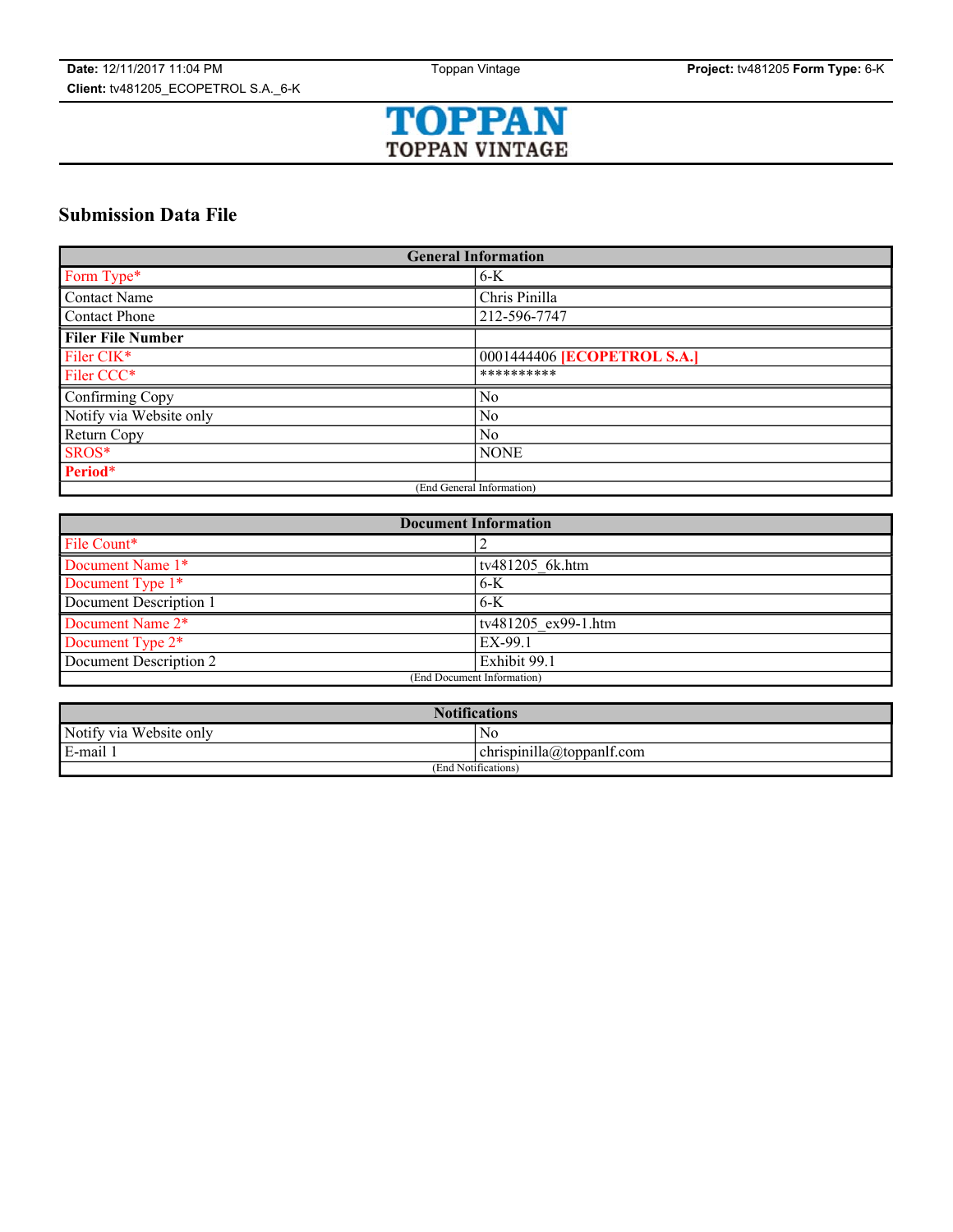**Date:** 12/11/2017 11:04 PM Toppan Vintage **Project:** tv481205 **Form Type:** 6-K **Client:** tv481205\_ECOPETROL S.A.\_6-K **File:** tv481205\_6k.htm **Type:** 6-K **Pg:** 1 of 2

# **UNITED STATES SECURITIES AND EXCHANGE COMMISSION Washington, D.C. 20549**

### **FORM 6-K**

# **REPORT OF FOREIGN PRIVATE ISSUER PURSUANT TO RULE 13a-16 OR 15d-16 UNDER THE SECURITIES EXCHANGE ACT OF 1934**

For the month of December, 2017 Commission File Number 001-34175

# ECOPETROL S.A.

(Exact name of registrant as specified in its charter)

N.A.

(Translation of registrant's name into English)

COLOMBIA

(Jurisdiction of incorporation or organization)

Carrera 13 No. 36 – 24 BOGOTA D.C. – COLOMBIA

(Address of principal executive offices)

Indicate by check mark whether the registrant files or will file annual reports under cover of Form 20-F or Form 40-F.

Form 20-F  $\boxtimes$  Form 40-F  $\Box$ 

Indicate by check mark if the registrant is submitting the Form 6-K in paper as permitted by Regulation S-T Rule 101(b)(1)

 $Yes \Box$  No  $\overline{\times}$ 

Indicate by check mark if the registrant is submitting the Form 6-K in paper as permitted by Regulation S-T Rule 101(b)(7)

 $Yes \Box$  No  $\boxtimes$ 

Indicate by check mark whether the registrant by furnishing the information contained in this form is also thereby furnishing the information to the Commission pursuant to Rule 12g3-2(b) under the Securities Exchange Act of 1934.

 $Yes \Box$  No  $\boxtimes$ 

If "Yes" is marked, indicate below the file number assigned to the registrant in connection with Rule 12g3-2(b): 82-  $N/A$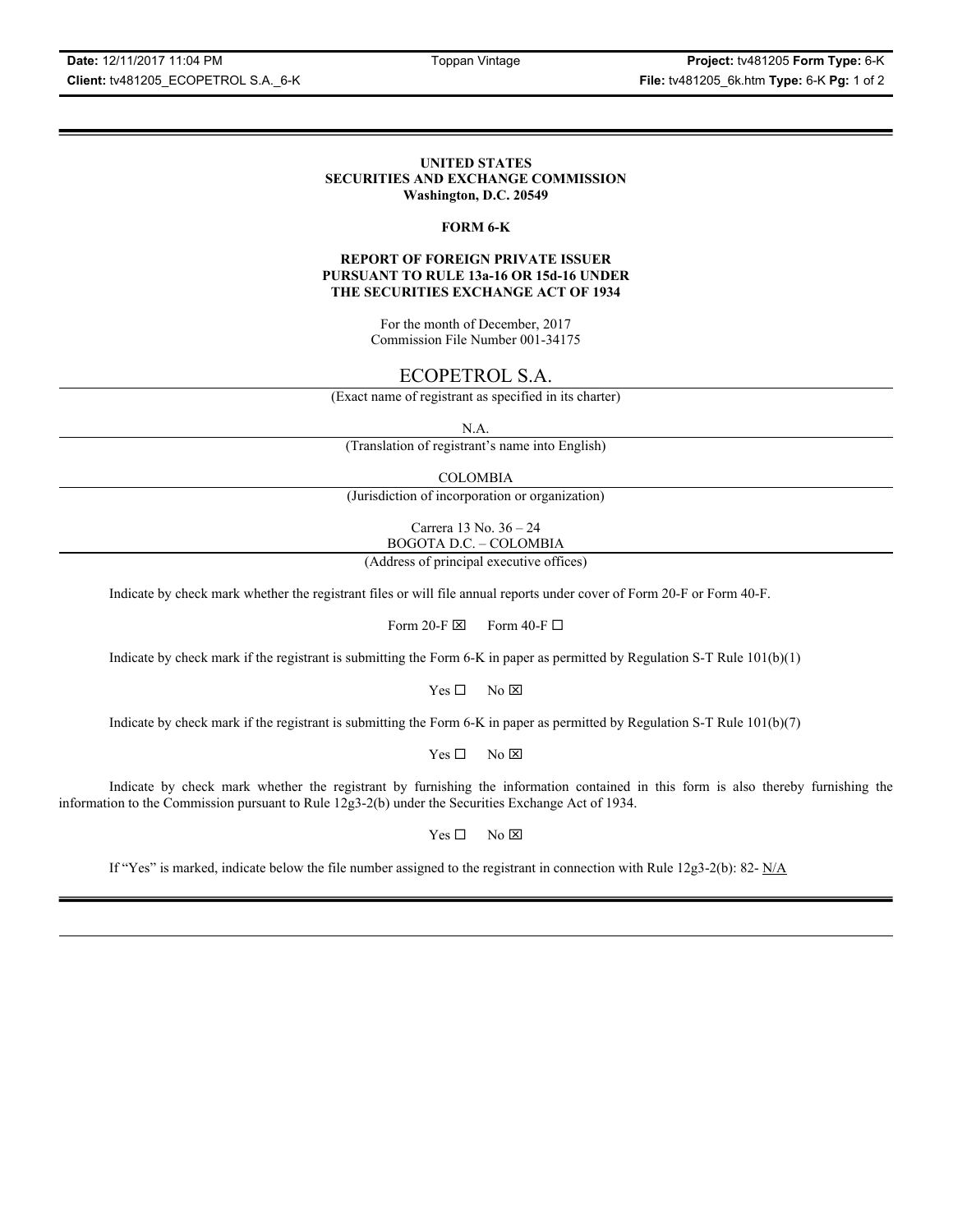# **SIGNATURES**

Pursuant to the requirements of the Securities Exchange Act of 1934, the registrant has duly caused this report to be signed on its behalf by the undersigned, thereunto duly authorized.

Ecopetrol S.A.

By: /s/ María Fernanda Suárez Name: María Fernanda Suárez Title: Chief Financial Officer

Date: December 12, 2017